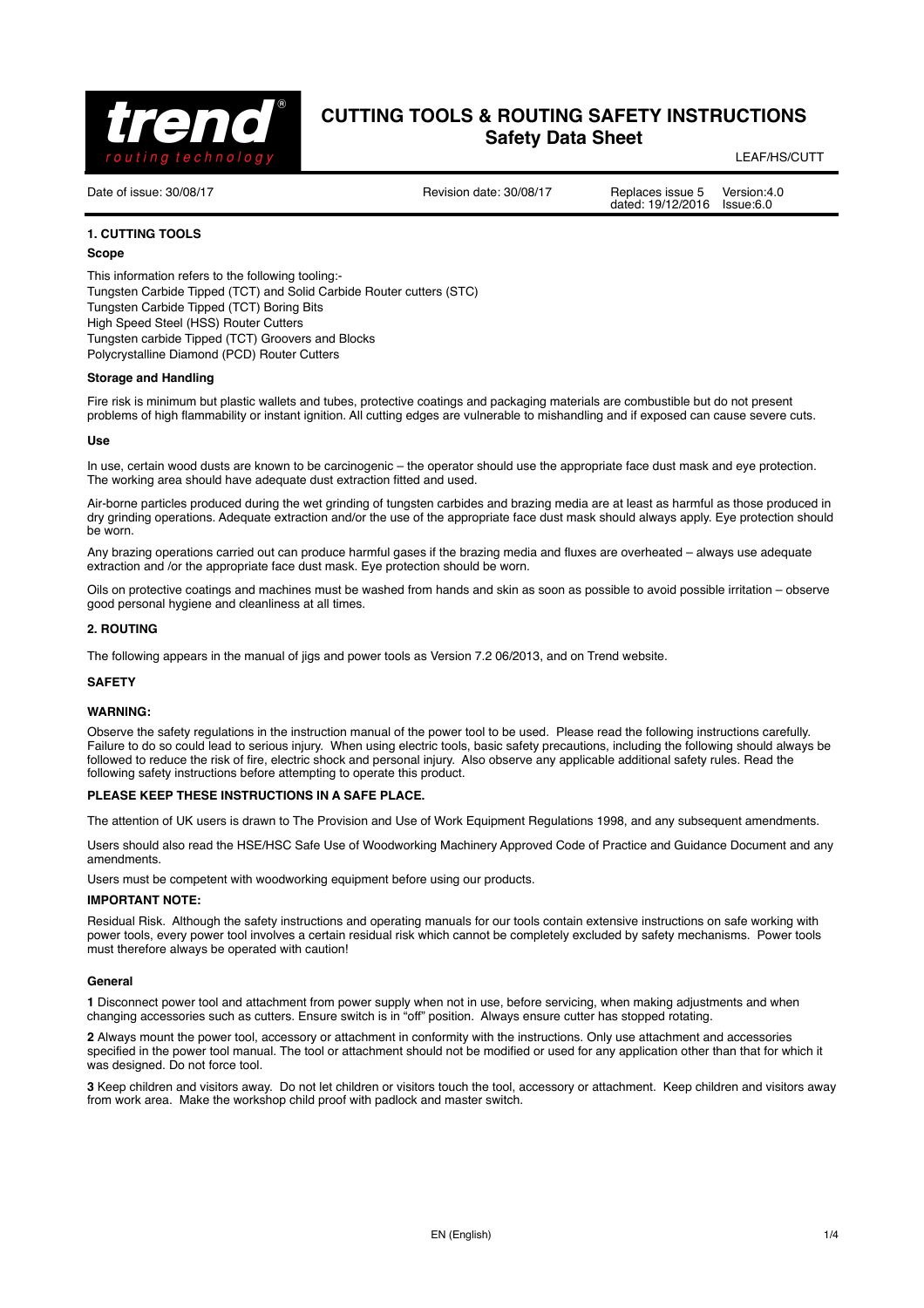

LEAF/HS/CUTT

Date of issue: 30/08/17 <br>Date of issue: 30/08/17 Replaces issue 5 Version: 4.0 dated: 19/12/2016

**4** Dress properly. Do not wear loose clothing or jewellery, they can be caught in moving parts. Rubber gloves and non-skid footwear is recommended when working outdoors. Wear protective hair covering to contain long hair.

**5** Consider working environment. Do not use the product in the rain or in a damp environment. Keep work area well lit. Do not use power tools near gasoline or flammable liquids. Keep workshop at a comfortable temperature so your hands are not cold. Connect machines that are used in the open via a residual current device (RCD) with an actuation current of 30 mA maximum. Use only extension cables that are approved for outdoor use.

**6** The accessory or attachment must be kept level and stable at all times.

**7** Keep work area clean. Cluttered workshops and benches can cause injuries. Ensure there is sufficient room to work safely.

**8** Secure idle tools. When not in use, tools should be stored in a dry and high or locked up place, out of reach of children.

**9** For best control and safety use both hands on the power tool and attachment. Keep both hands away from cutting area. Always wait for the spindle and cutter to stop rotating before making any adjustments.

**10** Always keep guards in place and in good working order.

**11** Remove any nails, staples and other metal parts from the workpiece.

**12** Maintain tools and cutters with care. Keep cutters sharp and clean for better and safer performance. Do not use damaged cutters. Follow instructions for lubricating and changing accessories. Keep handles dry, clean and free from oil and grease.

**13** Maintain accessories. Do not use damaged accessories. Only use accessories recommended by the manufacturer.

**14** Check damaged parts. Before operation inspect the attachment, the power tool, the cable, extension cable and the plug carefully for signs of damage. Check for alignment of moving parts, binding, breakage, mounting and any other conditions that may effect its operation. Have any damage repaired by an Authorised Service Agent before using the tool or accessory. Protect tools from impact and shock.

**15** Do not use tool if switch does not turn it on or off. Have defective switches replaced by an Authorised Service Agent

**16** Don't over reach. Keep proper footing and balance at all times. Do not use awkward or uncomfortable hand positions.

**17** Don't abuse the cable. Never carry power tool or accessory by cord or pull it to disconnect from the socket. Keep cord from heat, oil and sharp edges. Always trail the power cord away from the work area.

**18** Connect dust extraction equipment. If devices are provided for the connection of dust extraction and collection facilities, ensure these are connected and properly used.

**19** Check all fixing and fastening nuts, bolts and screws on power tool, attachment and cutting tools before use to ensure they are tight and secure. Periodically check when machining over long periods.

**20** Stay alert. Watch what you are doing. Use common sense. Do not operate tools when you are tired, under the influence of drugs or alcohol.

**21** Personal Protective Equipment (PPE) for eye, ear and respiratory protection must be worn. All PPE must meet current UK and EU legislation.

**22** Do not leave tools running unattended. Do not leave tool until it comes to a complete stop.

**23** Always clamp workpiece being machined securely.

**24** Only use cutting tools for woodworking that meet EN847-1/2 safety standards, and any subsequent amendments.

**25** Vibration levels. Hand held power tools produce different vibration levels. You should always refer to the specifications and relevant Health & Safety Guide.

#### **Routing Safety**

**1** Read and understand instructions supplied with power tool, attachment and cutter.

**2** Keep hands, hair and clothing clear of the cutter.

**3** Remove adjusting keys and spanners. Check to see that keys and adjusting spanners are removed from the router tool, cutter and attachment before turning router on. Make sure cutter can rotate freely.

**4** Noise. Take appropriate measures for the protection of hearing if the sound pressure of 85dB(A) is exceeded. Routing sound pressure may exceed 85dB(A), so ear protection must be worn.

**5** Eye protection. Always wear eye protection in the form of safety goggles, spectacles or visors to protect the eyes.

**6** Respiratory protection. Always wear a face or dust mask, or powered respirator. Dust masks/filters should be changed regularly.

**7** Do not switch router on with the cutter touching the workpiece. At the end of the cut, release the router plunge and allow spindle to stop rotating. Never use the spindle lock as a brake

**8** The direction of routing must always be opposite to the cutter's direction of rotation. Do not back-cut or climb-cut.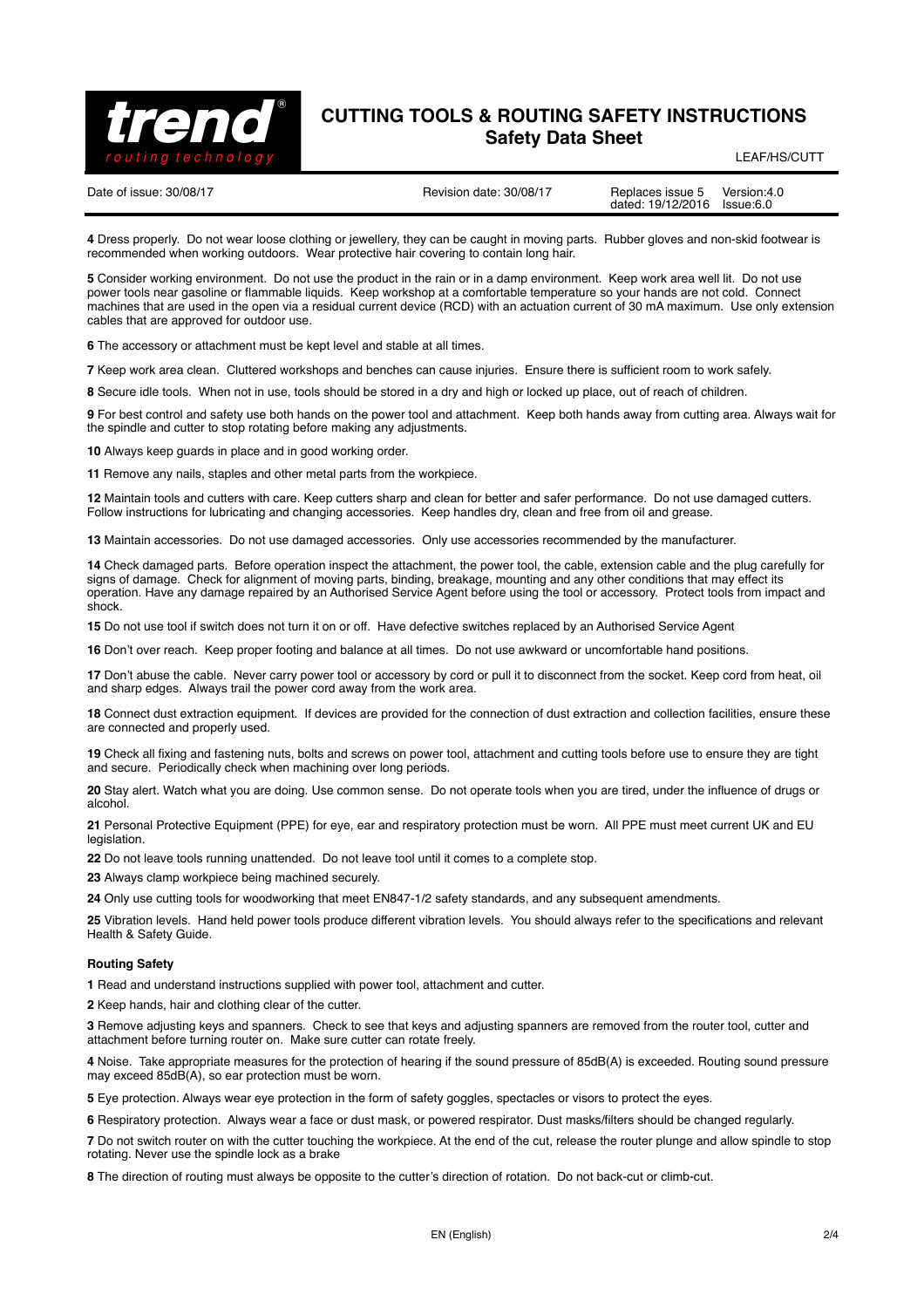

LEAF/HS/CUTT

Date of issue: 30/08/17 <br>Date of issue: 30/08/17 Replaces issue 5 Version: 4.0 dated: 19/12/2016

**9** Check before cutting that there are no obstructions in the path of the router. Ensure there are no obstacles beneath workpiece when cutting full thickness, and that a sacrificial work surface is used.

**10** Hold power tool by insulated gripping surfaces, because the cutter may contact it own cord. Cutting "live" wire may make exposed metal parts pf the power tool "live" and shock the operator.

**11** Use clamps or another practical way to secure and support the workpiece to a stable platform. Holding the work by your hand or against the body leaves it unstable and may lead to loss of control.

### **Router Cutter Safety**

**1** Cutting tools are sharp. Care should be taken when handling them. Do not drop cutters or knock them against hard objects. Handle very small diameter cutters with extra care. Always return cutter to its packaging after use.

**2** Always use cutters with a shank diameter corresponding to the size of the collet installed in your tool.

**3** The maximum speed (n.max) marked on the tool, or in instructions or on packaging shall not be exceeded. Where stated the speed range shall be adhered to. Recommended speeds are shown in the Trend Routing Catalogue and/or website.

**4** Always use router cutters in a router. Drill and boring bits must not be used in a router. Router cutters must only be used for the material cutting application for which they are designed. Do not use on metal or masonry.

**5** Never use cutters with a diameter exceeding the maximum diameter indicated in the technical data of the powertool or attachment used.

**6** Before each use check that the cutting tool is sharp and free from damage. Do not use the cutting tool if it is dull, broken or cracked or if in any other damage is noticeable or suspected.

**7** Cutters should be kept clean. Resin build up should be removed at regular intervals with Resin Cleaner. The use of a PTFE dry lubricant will reduce resin build up. Do not use PTFE spray on plastic parts.

**8** When using stacked tooling (multi-blade, block and groover etc.) on a spindle arbor, ensure that the cutting edges are staggered to each other to reduce the cutting impact.

**9** Cutter shanks should be inserted into the collet all the way to the line indicated on the shank. This ensures that at least 3⁄4 of the shank length is held in the collet. Ensure clamping surfaces are cleaned to remove dirt, grease, oil and water.

**10** Observe the correct assembly and fitting instructions in the router instruction manual for fitting the collet, nut and cutter.

**11** Tool and tool bodies shall be clamped in such a way that they will not become loose during operation. Care shall be taken when mounting cutting tools to ensure that the clamping is by the shank of the cutting tool and that the cutting edges are not in contact with each other or with the clamping elements.

**12** It is advisable to periodically check the collet and collet nut. A damaged, worn or distorted collet and nut can cause vibration and shank damage. Do not over-tighten the collet nut

**13** Do not take deep cuts in one pass; take several shallow or light passes to reduce the side load applied to the cutter and router. Too deep a cut in one pass can stall the router.

**14** In case of excessive vibrations whilst using the router stop immediately and have the eccentricity of the router, router cutter and clamping system checked by competent personnel.

**15** All fastening screws and nuts should be tightened using the appropriate spanner or key and to the torque value provided by the manufacturer.

**16** Extension of the spanner or tightening using hammer blows shall not be permitted.

**17** Clamping screws shall be tightened according to instructions provided by the manufacture. Where instructions are not provided, clamping screws shall be tightened in sequence from the centre outwards.

**18** Do not touch the cutter immediately after operation; it may be extremely hot and could burn your skin.

#### **Using Routers In A Fixed Position**

**1** Attention should be made to the HSE's Safe Use of Vertical Spindle Moulding Machines Information Sheet No.18 and any revisions.

**2** After work, release the router plunge to protect the cutter.

**3** Always use a push-stick or push-block when making any cut less than 300mm in length or when feeding the last 300mm of the cut.

**4** The opening around the cutter should be reduced to a minimum using suitably sized insert rings in the table and closing the back fence cheeks or fitting a false fence on the back fence.

**5** Whenever possible use a work holding device or jig to secure component being machined. Ensure any attachment is securely fitted to the workbench, with table surface at approximately hip height.

**6** Use a No-Volt Release Switch. Ensure it is fixed securely, easily accessible and used correctly.